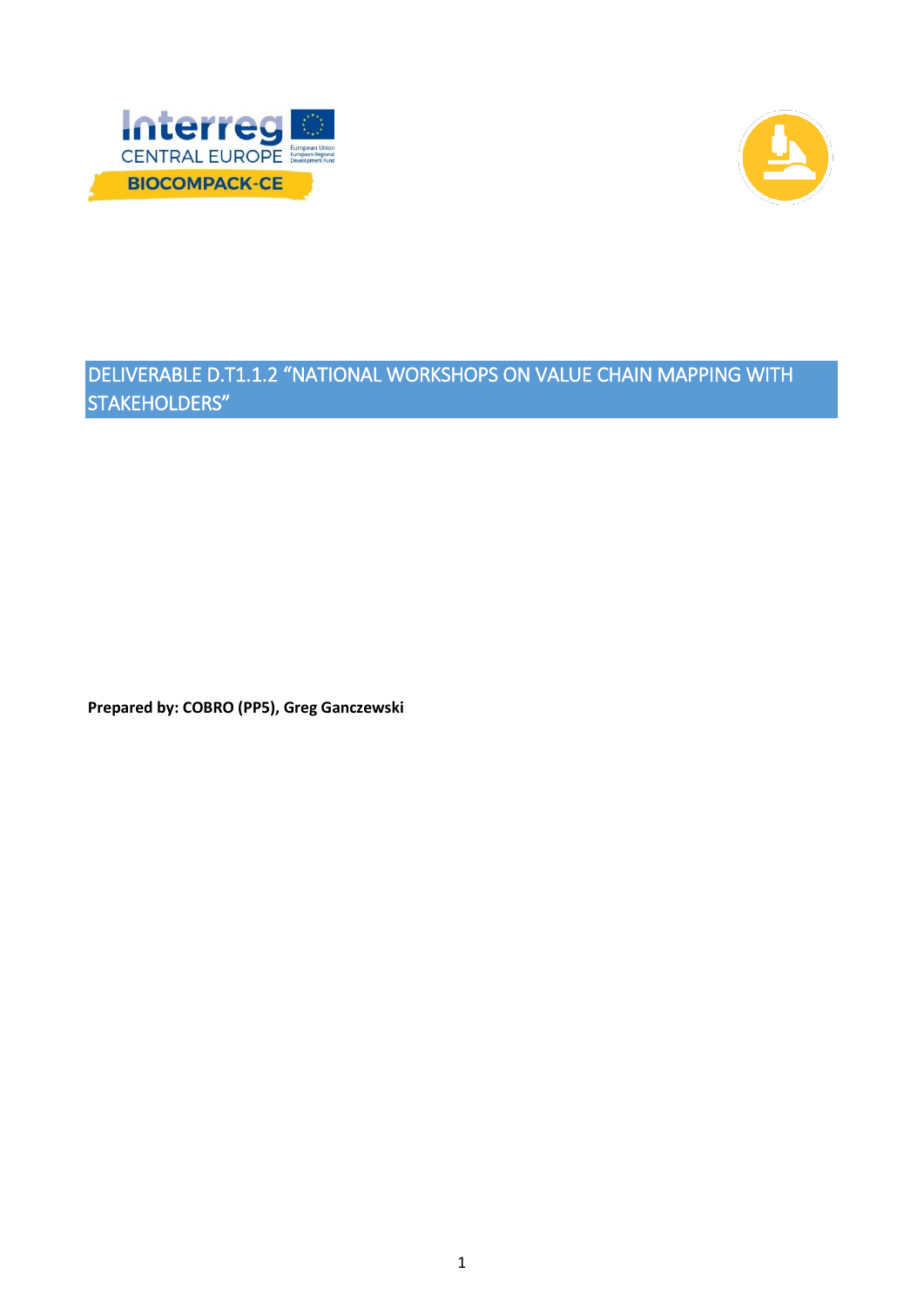## GENERAL INFORMATION – Internal Workshop

COUNTRY: Poland

Title of the workshop in English: Sustainable Packaging – Packaging Value Chain Mapping

Location: Busko Zdrój, Poland – ZERO WASTE Environmental Conference

Date: 14<sup>th</sup> September 2017

N° of participants : 72

## SHORT DESCRIPTION OF THE WORKSHOP 1

The first workshop for entrepreneurs organized by COBRO (PP5) was held on 13-15.09.2017. The workshops were merged with the 5<sup>th</sup> Environmental "Zero Waste" Conference, which took place in Busko Zdrój. This conference is a staple in the calendar of events addressed to environmental and waste management companies and companies wishing to be pro-ecologically responsible (including packaging producers and packaging users). The theme of this year's conference was "zero waste", which is in line with with the direction of legal amendments and business needs, as well as consumer trends. The conference sessions were devoted to issues related to legal amendments in environmental regulations and business involvement in the development of the circular economy. Workshops for entrepreneurs "Sustainable packaging - packaging value chain mapping" were held on the second day of the conference. More than 70 people attended the event.

The session consisted of four presentations/parts:

- 1. Introductory presentation about BIOCOMPACK-CE project
- 2. General presentation about sustainability and circular economy and its implications for the packaging value chain by Greg Ganczewski from COBRO (PP5)
- 3. Presentation about sustainable packaging common misconceptions by Konrad Nowakowski from PIOIRO (PP6)
- 4. Value Chain Mapping workshop (introduction to value chain presentation and workshop and discussion)

During workshop, guests present were discussing the packaging value chain in details focusing on relative importance of value chain actors in packaging, taking into account sustainable packaging solutions such as bio-composites.

## GENERAL INFORMATION – Workshop 2

COUNTRY: Poland

Title of the workshop in English: Packaging and Environment – Bio-composite Packaging in Circular Economy – Workshop

Location: COBRO HQ, Warsaw, Poland

Date: 24<sup>th</sup> April 2018

N° of participants : 61

## SHORT DESCRIPTION OF THE WORKSHOP 2

The second workshop for stakeholders was organized on 24<sup>th</sup> April 2018 in COBRO HQ. The event was organized specifically for the value chain workshop and for the one-day national workshop on strategy development (Deliverable D.T1.2.2), which took place later.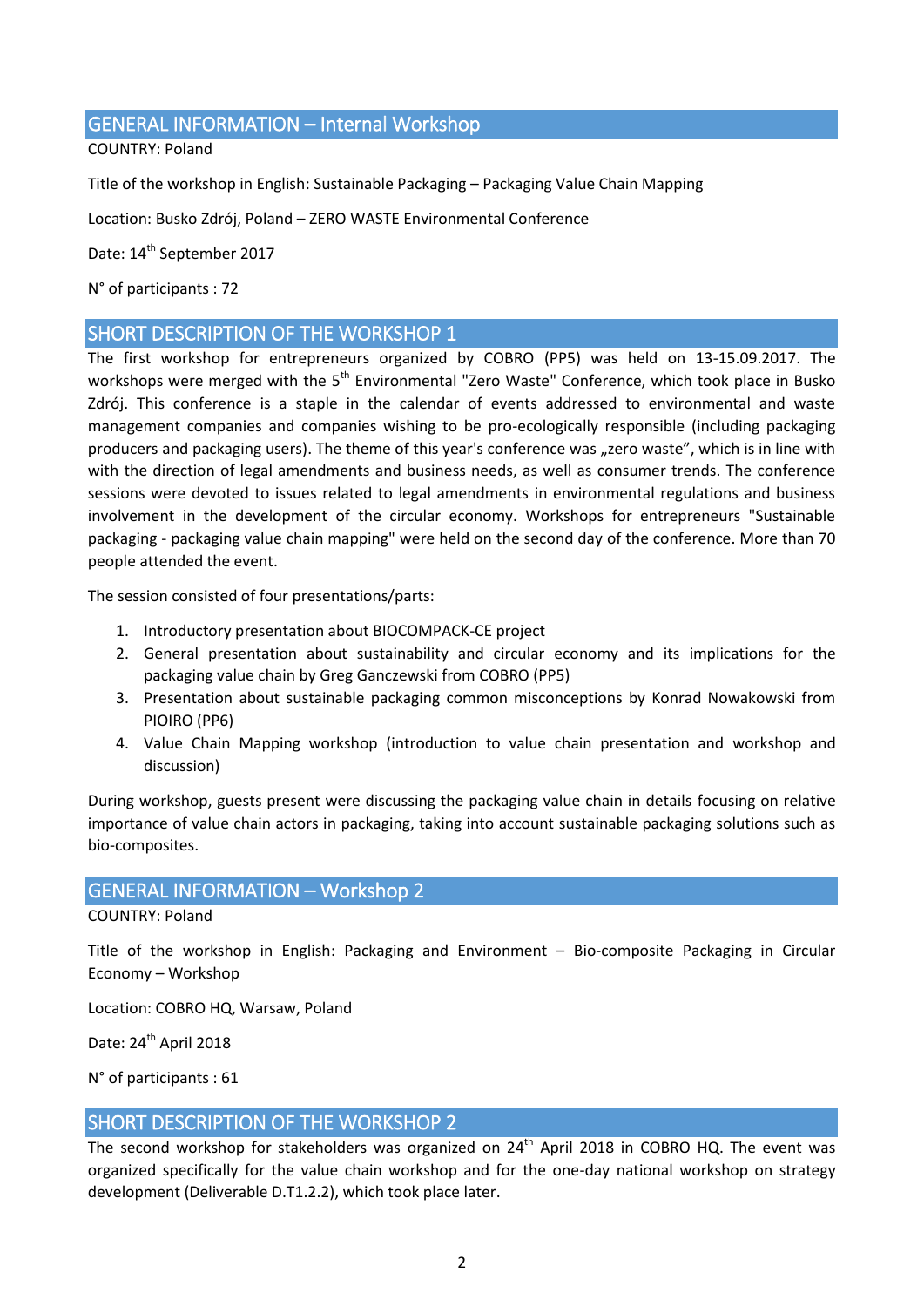The workshop consisted of the following presentations:

- 1. Introductory presentation about BIOCOMPACK-CE project
- 2. Requirements for the composite packaging including waste and hazardous waste by Konrad Nowakowski from PIOIRO (PP6)
- 3. Packaging labeling, including environmental labelling by Krzysztof Wójcik from COBRO (PP5)
- 4. General presentation about sustainability and circular economy and its implications for the packaging value chain by Greg Ganczewski from COBRO (PP5)
- 5. Value Chain Mapping workshop (introduction to value chain presentation and workshop and discussion)
- 6. Strategy for packaging value chain development (deliverable D.T1.2.2)

The workshop was attended by 61 stakeholders representing packaging producers, distributors, product producers, brand owners, supermarkets, waste management and higher education.

# KEY FEEDBACK GATHERED FROM STAKEHOLDERS

Both workshop were attended by a varied group of small medium and large companies from the whole packaging value chain.

The purpose of the value chain mapping workshop was to draw packaging value chain, identify main actors and goods and services offered by value chain participants, and most notably pinpoint the critical actors and goods and services in paper-plastic value chain focusing on sustainable packaging solutions including bio-composites.

The following diagrams were generated and agreed upon during workshops:



Figure 1. General view of the packaging value chain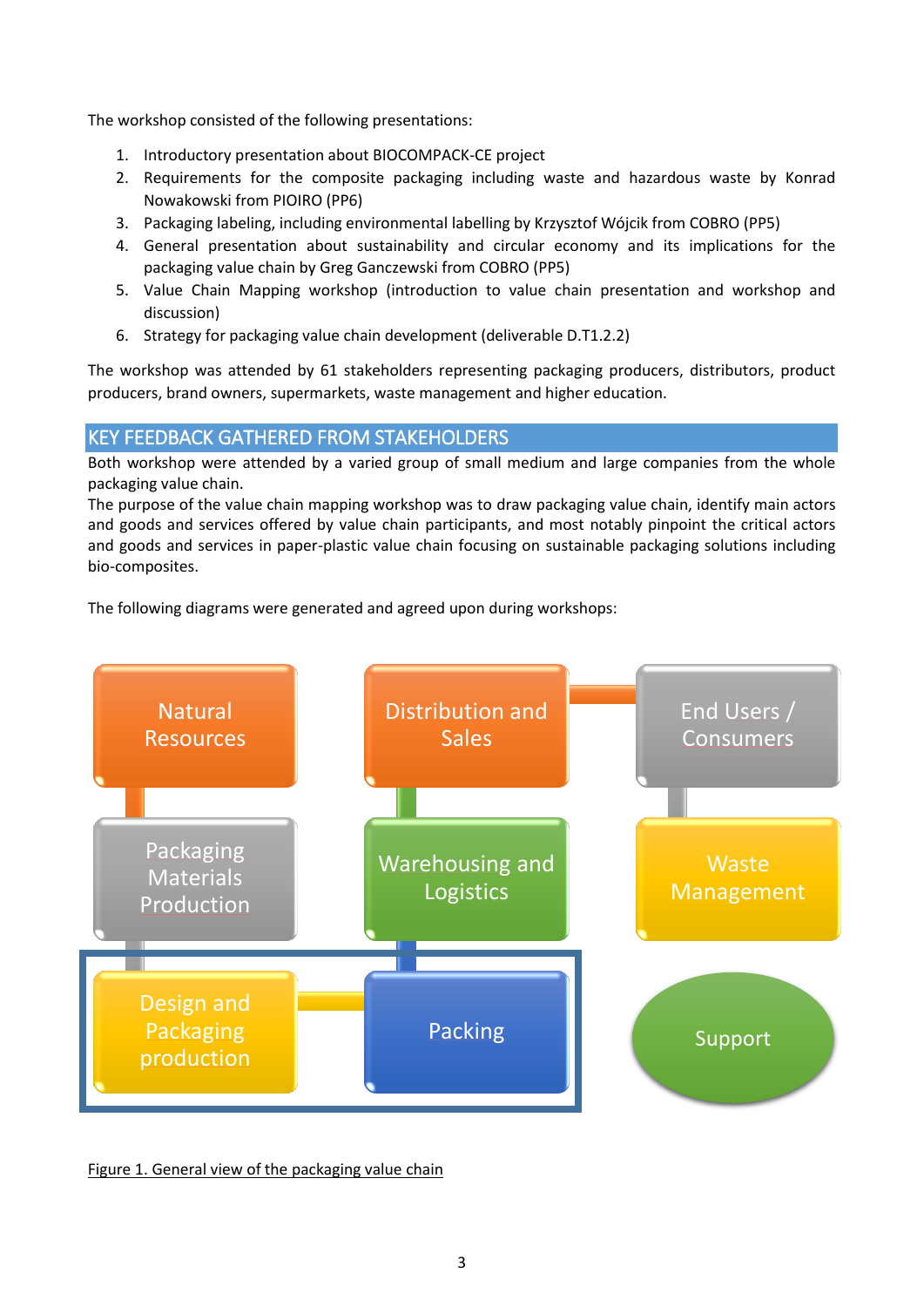This diagram shows the general shape of the packaging value chain. The value chain consists of 8 main elements and the flow of the goods and services realized throughout the value chain is reflected in the joined lines (which often represent transport of the good or service from one element to next). The Support element is not connected as it can be relevant to all the elements. It is worth noting that during workshops it was discussed that packaging production and packing elements of the value chain are very often connected, hence the frame between them.



#### Figure 2. Main actors of the packaging value chain

The table above represents the main actors of the value chain  $-$  i.e. list of companies, entities and individuals necessary to fulfill the value chain of packaging. The actors which were especially important to the paper-plastics packaging value chain are indicated by black font. These include:

- Packaging material producers they hold high power with regards to costs and availability of the materials, but are also connected to waste management (especially paper mills, which are often also recyclers).
- Designers with growing popularity and need of eco-design they were considered to be especially important by majority of workshop participants.
- Producers packaging producers often do not hold power and are not the decision makers in the value chain. In Poland majority of packaging producers are small and medium enterprises who only fulfill their clients (product producer) orders. They have to adapt and change according to market needs and not dictate them. On the other hand, product producers also stated that they are in fact only fulfilling the needs of their final customers which are located further in the value chain.
- Retailers (including supermarkets) they were chosen to be important because of their bargaining power.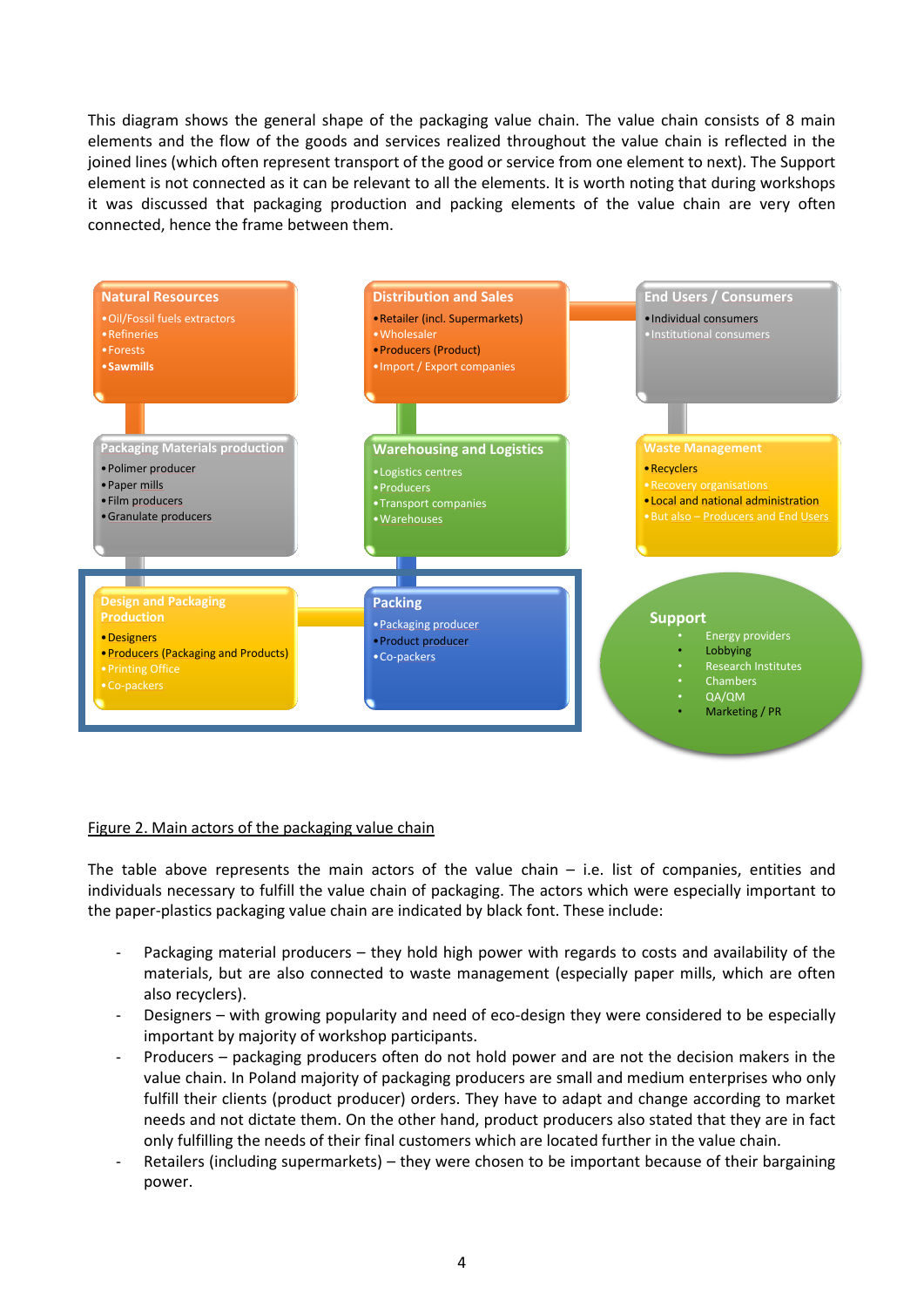- Individual consumers again due to their bargaining power and final decision making, which of course can be shaped by marketing of the producers, but more often than not producers present on the workshops were using the pull strategy as their main sales strategy.
- Recyclers deemed important especially by companies producing and using paper packaging.
- Local and national administration they are making policy regarding waste, which is very important for all value chain participants, and can make or break a business.
- Lobbying workshop participant portrayed lobbying groups as being very important for the value chain, they link them to policy, especially regarding plastics and waste management.
- Marketing/PR external marketing and PR agencies were considered to be important to shape the public and industry view on sustainable packaging solutions.



#### Figure 3. Main goods and services offered within the value chain

The table above represents the main goods and services of the packaging value chain. – i.e. list of primary secondary and support goods and services that are a part of the value chain. Goods and services which were discussed and selected as important to the paper-plastics packaging value chain are indicated by black font. These include:

- Packaging material production these are the raw feedstock materials used to produce packaging, cost and delivery time is once again quoted most often as being the most important issue. Also important for the paper-plastic packaging value chain were additives (and their availability and cost) as they are used to tune properties of the packaging according to the product needs.
- Packaging design, packaging some companies present on the workshop buy packaging designs from external designers, particularly when those designs reflect the eco-design philosophy. In other words, not many eco-designs are developed in-house.